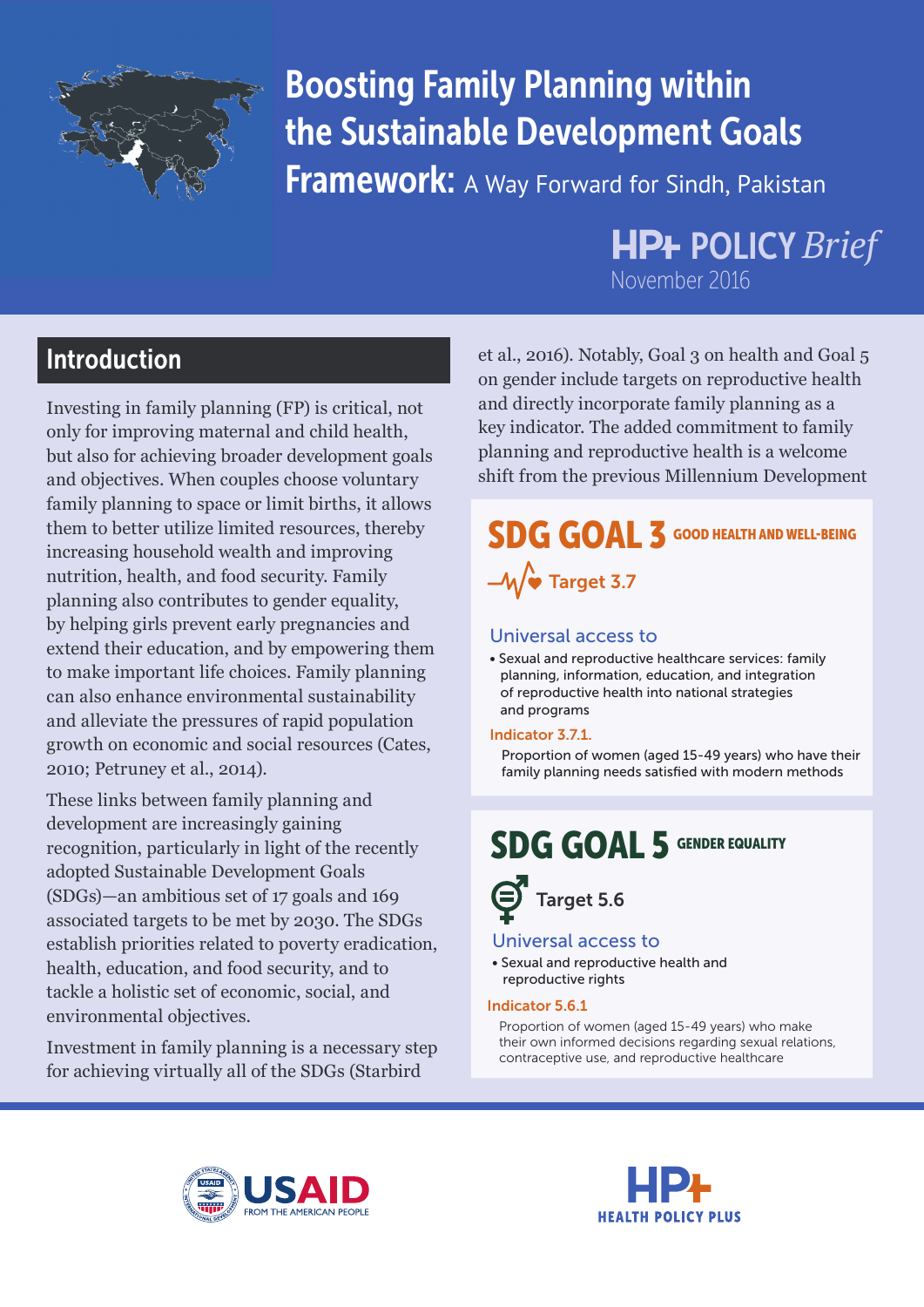Goals (MDGs), in which they were not explicitly included. One key challenge, however, is ensuring that national and subnational decisionmakers are equipped to translate these lofty global aims into the development and implementation of effective policies and programs at the country level.

# Key Actions to Boost Family Planning

This policy brief highlights key actions that high-level decisionmakers and other stakeholders in Sindh province, Pakistan can take to help achieve the family planning goals and targets set forth under the SDGs

framework. Sindh is currently experiencing **Figure 1. Population Growth in Sindh**  rapid population growth (see Figure 1); therefore investments in family planning, particularly in light of the SDGs, are critical.

Key actions include:

- 1. Take ownership of the SDGs
- 2. Draw attention to the broader health, economic, and development benefits of family planning
- 3. Translate existing policies into action

Underlying each of these actions are lessons learned from the experience of working toward the MDGs, in an attempt to avoid similar challenges and anticipate potential bottlenecks. To inform this brief, the USAID-funded Health Policy Plus (HP+) project synthesized information drawn from a review of national and subnational policies and a series of semi-structured interviews, conducted by HP+, with a small set of key stakeholders representing government, civil society, and the private sector in Sindh.



## **Take ownership of the SDGs**

The SDGs are gaining attention in Pakistan; however, solid political and financial commitment is lacking. On paper, Vision 2025—a roadmap guiding the country's development approach—recognizes the SDGs and links them directly to national priorities (Khalid, 2015) by identifying and aligning a series of pillars with the SDGs. The first pillar, "People First: Developing Social and Human Capital and Empowering Women," is directly linked to health and gender goals. Vision 2025 also emphasizes the importance of family planning for health, economic prosperity, and national development (Government of Pakistan, 2014).

Yet, the reality on-the-ground is that both nationally and in Sindh, the SDGs are only tentatively beginning to take hold in policy and programmatic discussions. This push is largely driven by external donors and development partners; however, marked progress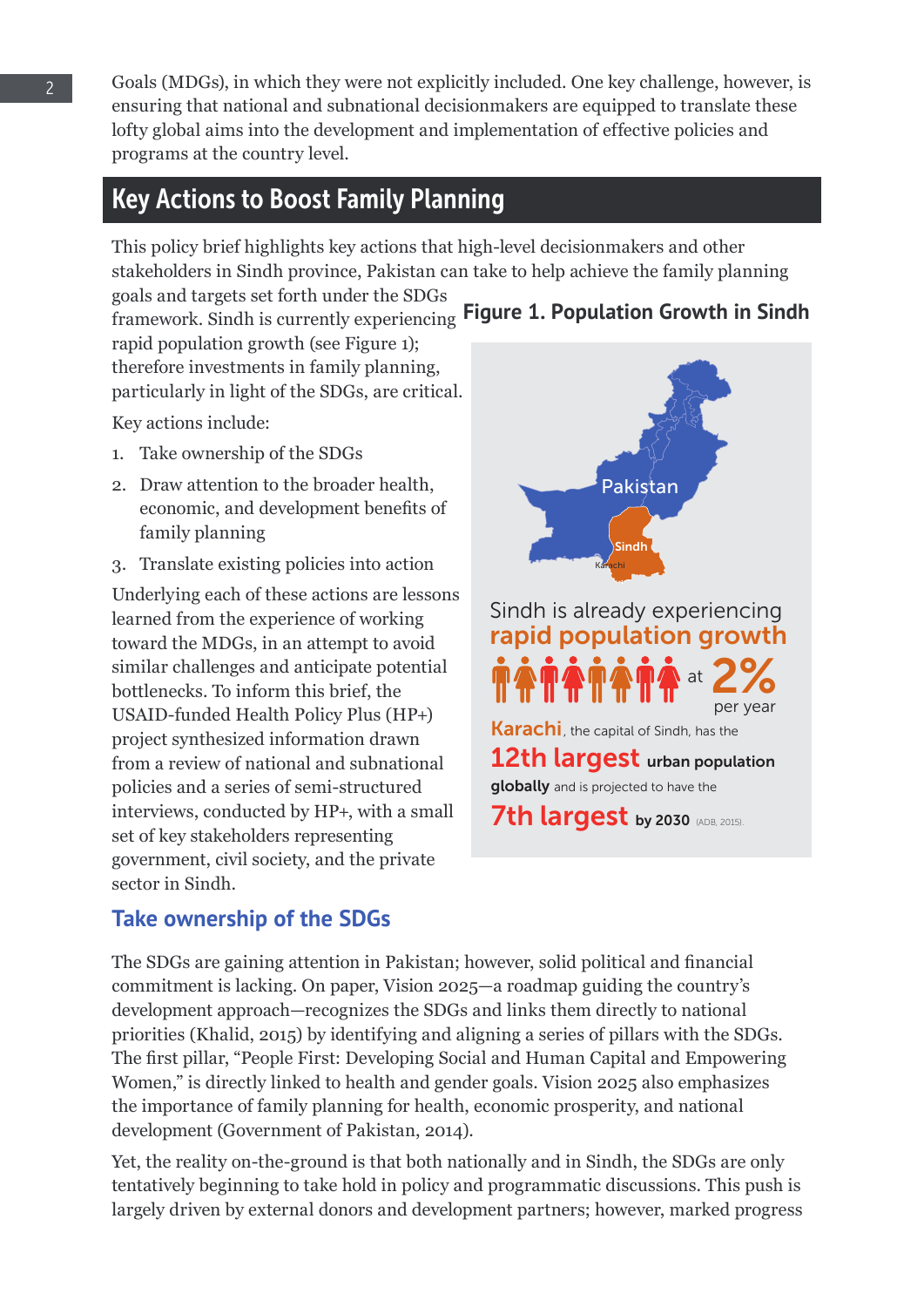can only occur if decisionmakers in Sindh are fully invested in and take ownership of their role in achieving the SDGs for Pakistan. A first step is to draw from the SDG linkages outlined in Vision 2025 and similarly align provincial-level development goals with the SDGs.

To further take ownership, decisionmakers in Sindh can apply a key lesson from the MDG experience in Pakistan: ensure that objectives and priorities around the SDGs are locally relevant and realistic (LEAD Pakistan, 2015). One way to do this is to work through the newly established SDG Unit, supported by the United Nations Development Programme. In Sindh, the unit is situated within the Planning & Development Department, and includes representatives across multiple government departments, such as education, health, agriculture, and population welfare. Its purpose is to support the province in securing and aligning available resources for priority SDGs, generating data and tracking progress on those goals, and promoting innovation around efforts to achieve them.

Determining which goals the SDG Unit will prioritize is up to the provinces, and to date, Sindh's priority goals have not been named. This presents an immediate and critical opportunity for decisionmakers to advocate for prioritization of the FP-related goals, targets, and indicators. The SDG Unit in Sindh will also be responsible for reviewing the annual development plans of all provincial government departments (e.g., health, population welfare, education) and ensuring a good match between departments' proposed activities and the SDGs before the plans are submitted to the finance department for funding. As such, it will be important to ensure that those within and outside the unit have a clear understanding of the FP-related goals, targets, and indicators and their links to various development activities. Finally, going forward, it is imperative that decisionmakers take responsibility for ensuring that the SDG Unit remains well-resourced and

operationally useful.

## **Draw attention to the broader benefits of family planning**

Sindh's rapid population growth will inevitably strain the province's infrastructure and ability to provide adequate social services. Rising populations will affect access to clean water, transport, and electricity; access to social services, such as education; environmental sustainability; and food security, among others (see Figure 2). Reducing unintended pregnancies through voluntary family planning is one clear way to ease such pressures. Yet, aside from a few stalwart



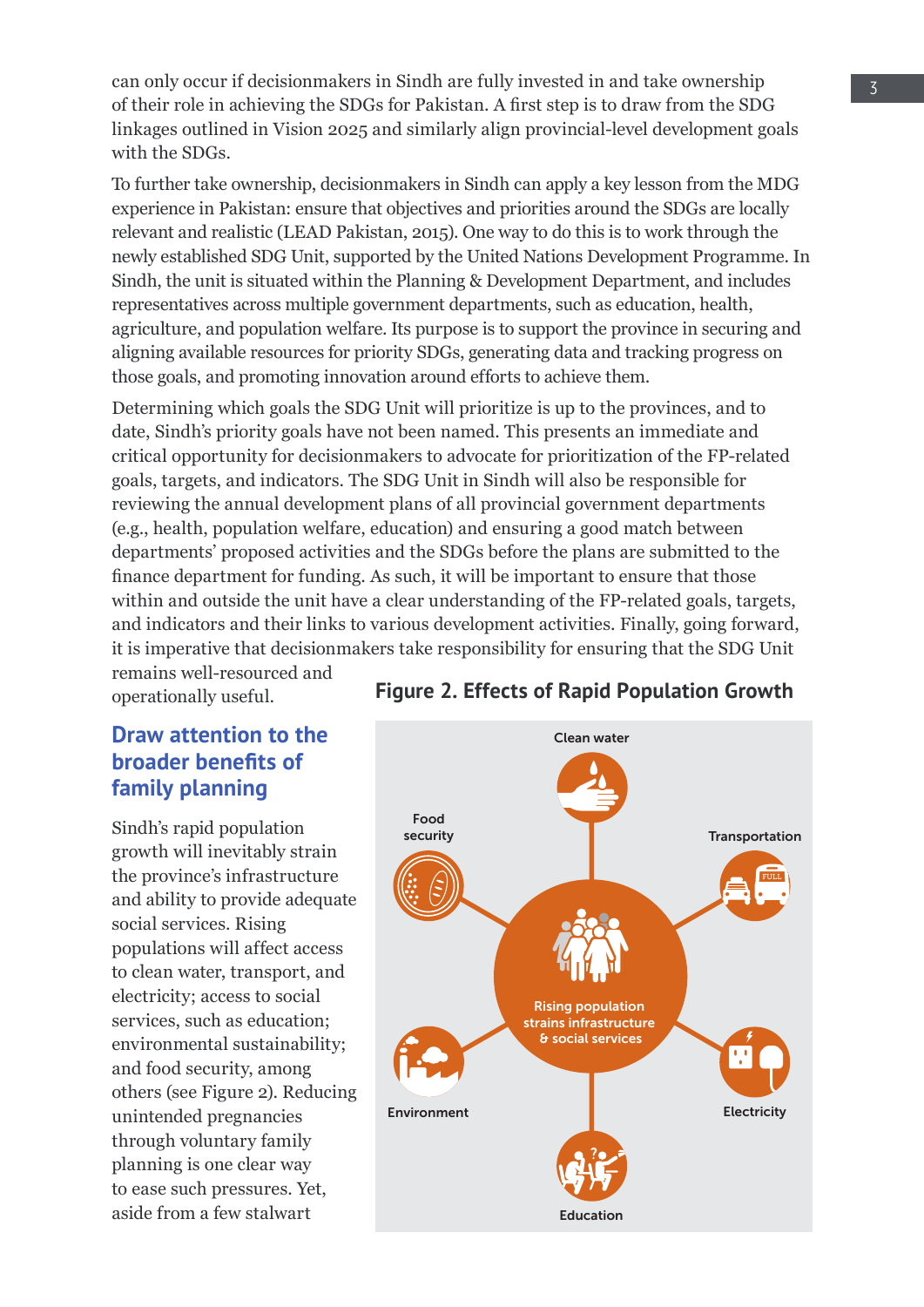### 4 **Figure 3. Benefits of Smaller Families**

Households and the province benefit from smaller families, allowing for

- better investment of limited resources
- more participation in education and the labor force



champions, political support for family planning in Sindh is lagging, particularly beyond the health sector. Within the province, family planning is still seen primarily as a health issue affecting women and children, without recognition of its other benefits to families and society. Increasing attention to and support for family planning will

be critical to ensure mobilization of the needed financial and operational resources to achieve the FP-related SDGs. Since family planning is explicitly included in the SDGs, this offers a strong opportunity to rally investment, action, and accountability from high-level decisionmakers. Broadly raising awareness and understanding of the health, development, and economic growth benefits of family planning can increase support from a range of stakeholders and demonstrate to decisionmakers from various sectors how investments in family planning can help achieve their sectors' goals and objectives. This argument may help persuade Sindh's decisionmakers take greater ownership of population-related challenges and increase their leadership around family planning and development.

To further garner support for family planning in Sindh, decisionmakers will need to bring greater attention to its role in birth spacing and the related benefits. Evidence shows that well-spaced births can reduce death and illness rates among mothers and infants, and can also contribute to the well-being of older children (Perin and Walker, 2015). However, in Sindh, the concept of birth spacing is not widely acknowledged. Despite the known benefits (see Figure 3), family planning is not typically linked to considerations of family finances, health advantages, or education opportunities for children, and women in Sindh tend to use family planning only when they are ready to stop having children.

Female sterilization is the most popular method in Sindh, used by almost 40 percent of the married women who are currently using a modern method of contraception (NIPS Pakistan and ICF International, 2013). In order to increase political commitment and resources for family planning, stakeholders need to help decisionmakers better understand the broad benefits of birth spacing. To increase FP use, decisionmakers will need to ensure that FP programs and counseling address the many evidence-based benefits of birth spacing and educate women about the range of methods available.

### **Translate existing policies into action**

To achieve the FP-related SDGs, Sindh must effectively translate their "on paper" policies to action. Strong policy opportunities exist:

- The recently approved Sindh Population Policy (2016 2030) underscores the importance of universal access to sexual and reproductive health services and is well aligned with the SDGs.
- The Costed Implementation Plan (CIP) for Sindh can be used as a roadmap for achieving the province's policy vision. The CIP offers a strategic and focused approach for meeting an ambitious set of FP goals by 2020 (see Table 1). Developed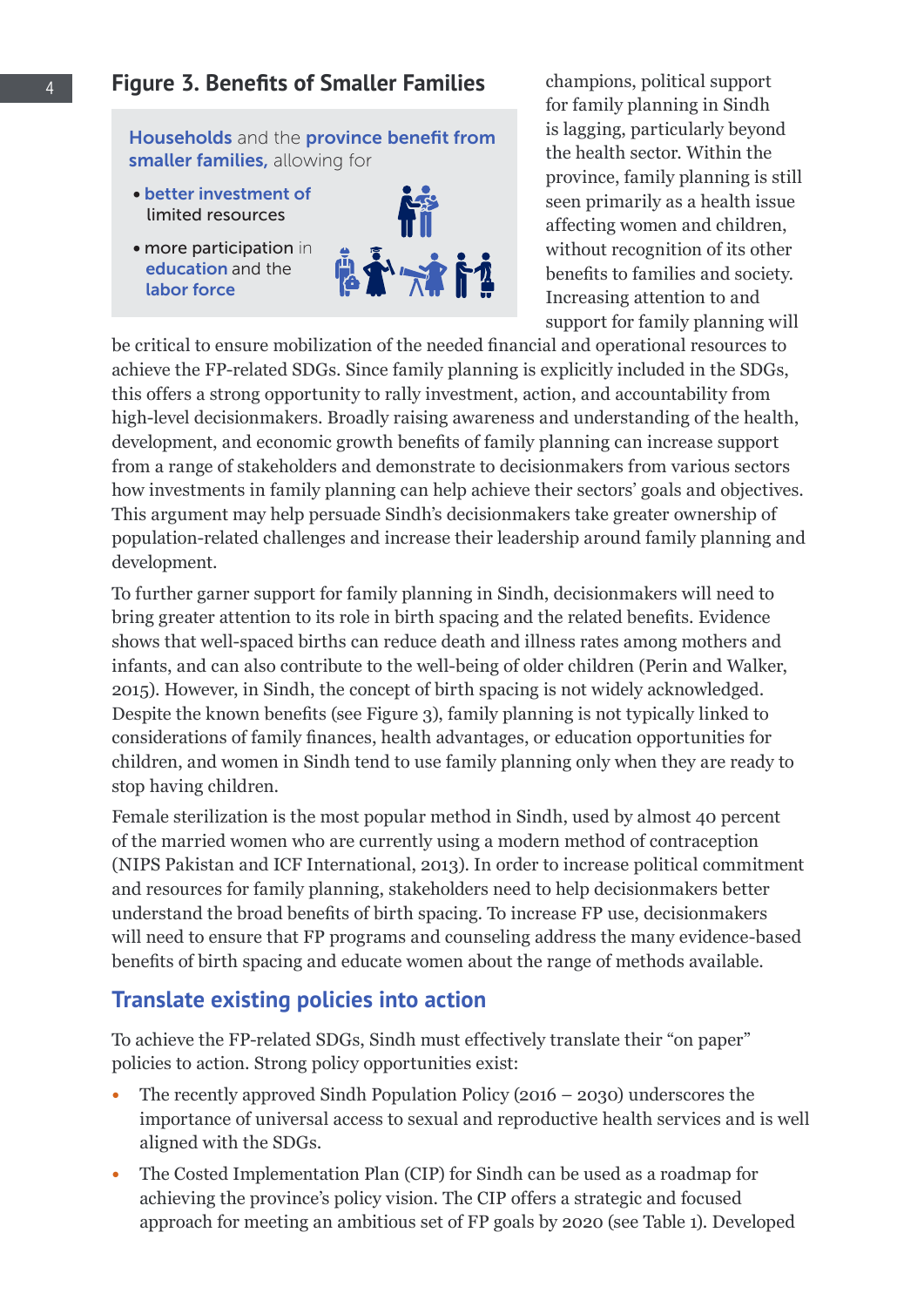jointly by the Population Welfare Department and the Department of Health, the plan also provides an umbrella under which various groups can work together to achieve common goals and objectives.

|                                        | <b>Current Level,</b><br>2012-13 (%) | CIP Goal,<br>2020 (%) |
|----------------------------------------|--------------------------------------|-----------------------|
| Unmet need                             | 20.8                                 | 14.0                  |
| Contraceptive prevalence rate (CPR)    | 29.5                                 | 45.0                  |
| CPR for modern methods                 | 24.5                                 | 36.5                  |
| <b>Modern Contraceptive Method Mix</b> |                                      |                       |
| Female sterilization                   | 39.6                                 | 33.2                  |
| Condom                                 | 32.7                                 | 28.8                  |
| Injectable                             | 13.5                                 | 14.5                  |
| Pill                                   | 7.3                                  | 8.5                   |
| <b>IUD</b>                             | 4.5                                  | 8.2                   |
| Implant                                | 0.8                                  | 5.5                   |
| Vasectomy                              | 0.4                                  | 0.3                   |
| Other modern methods                   | 1.2                                  | 11                    |

*Source: NIPS Pakistan and ICF International, 2013; PWD, 2015*

While the existence of these policy documents offers a strong opportunity for Sindh to meet the SDGs, the policies can only be effective if followed up with action. Successful policy execution will require building the capacity of government departments to implement effective programs, track progress against policy targets, and hold policymakers accountable for promised commitments. In addition, decisionmakers will need to continuously push for meaningful stakeholder engagement and commit political support and resources.

# Conclusion

Sindh has a great window of opportunity to realize its family planning goals and contribute to Pakistan's attainment of the SDGs. Strong provincial-level policy documents and practical mechanisms, such as the CIP and the SDG Unit, are in place to guide the way forward. By taking ownership of the SDGs and addressing the practicalities of moving from paper to action, Sindh can build a strong foundation for success. The application of lessons learned from the MDG experience will help ensure the province can avoid past challenges and effectively direct efforts from the outset. Finally, broadening how family planning is positioned so that its value is recognized at both the policy and community levels will go a long way to garner increased support, investment, and ultimately FP use. By sharing these messages and working to address them, Sindh can forge a strong path forward for improving the state of family planning in the province.